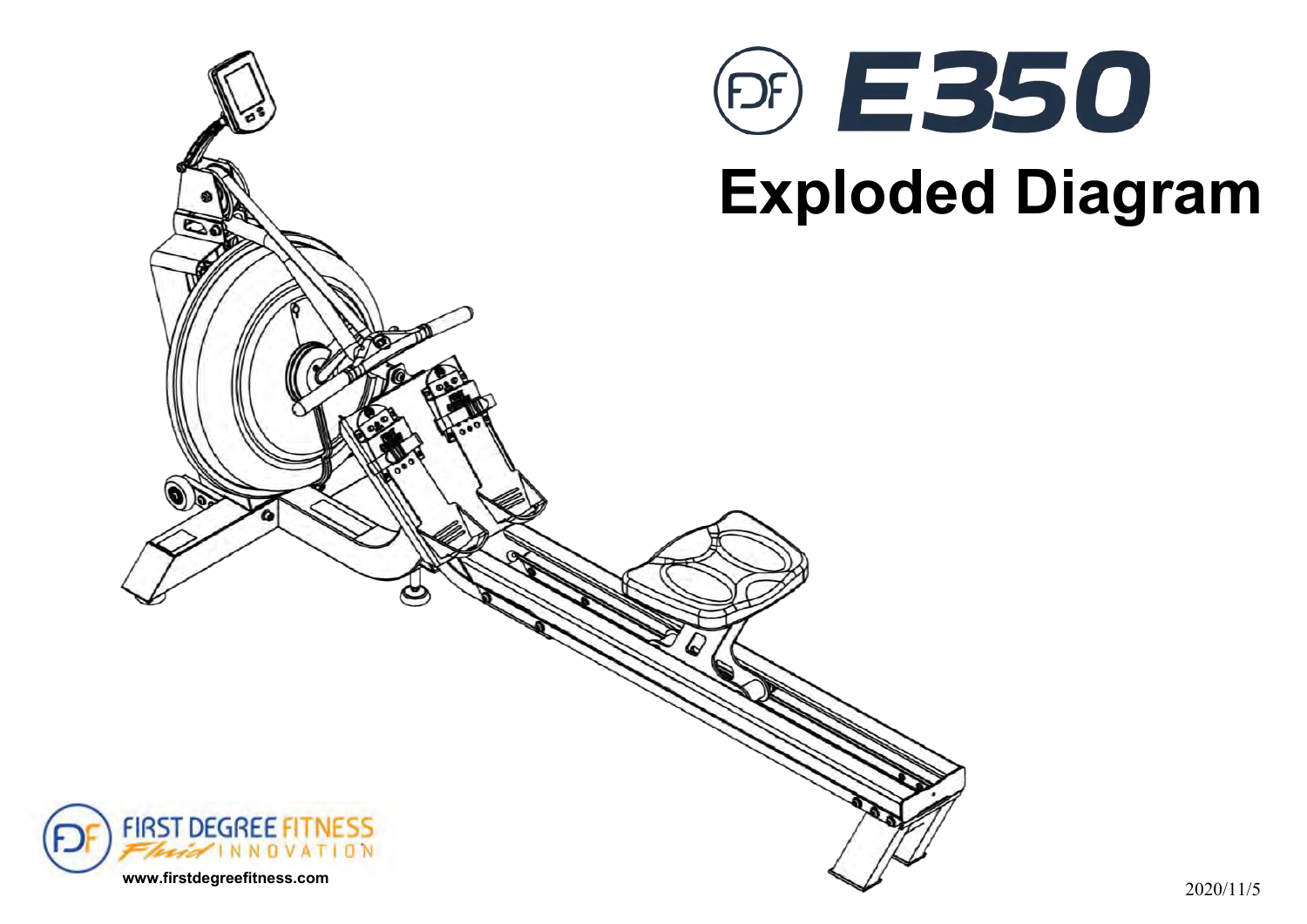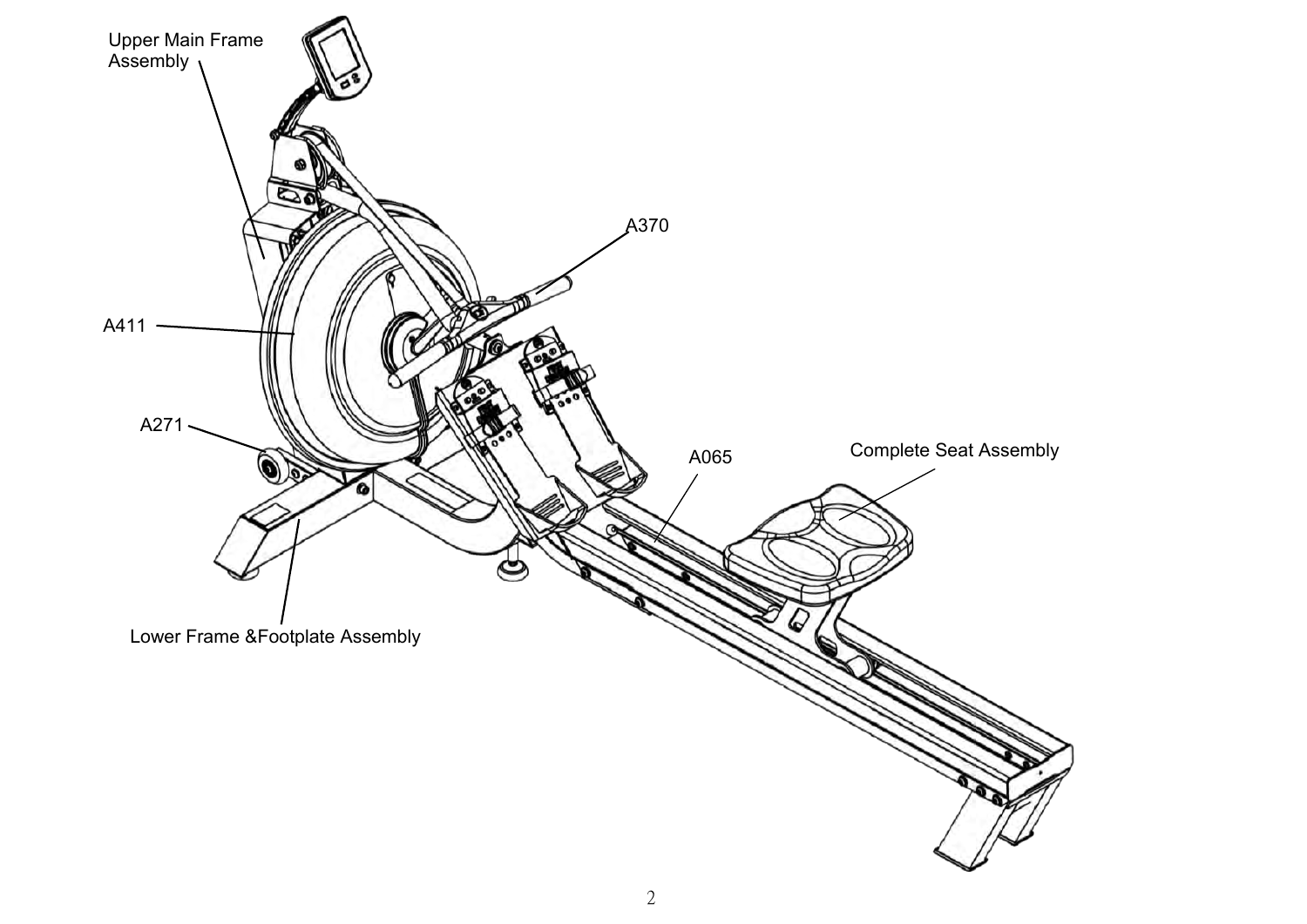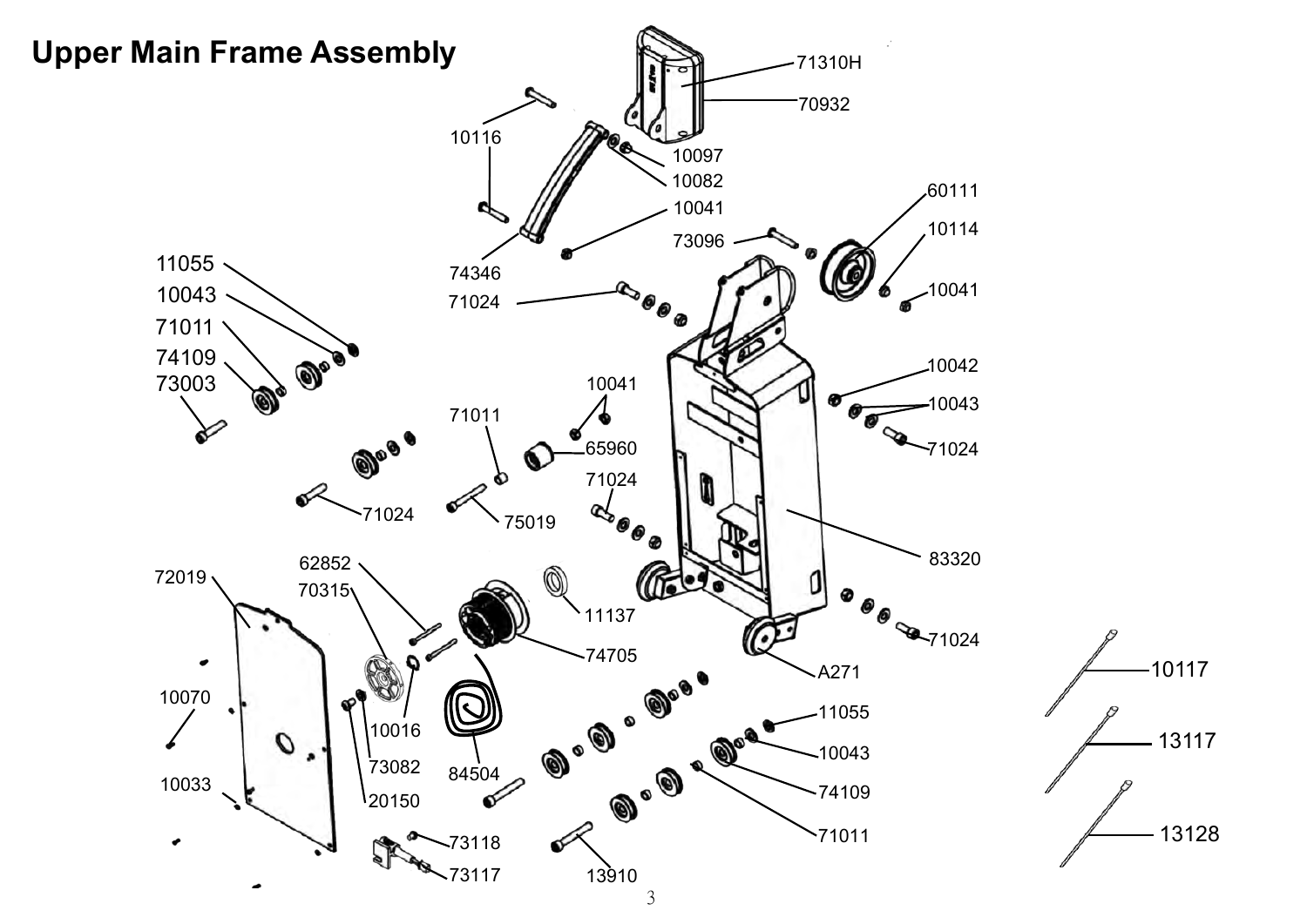| 10016 | $\mathbf 1$    | C Clip STW-25                         | 65960  | 1            | Idle Wheel & Bearing 6000ZZ x 2(60112)                 |
|-------|----------------|---------------------------------------|--------|--------------|--------------------------------------------------------|
| 10033 | 5              | Washer 10x4.2x1 SUS                   | 70315  | $\mathbf 1$  | Magnetic Ring & Rare Earth Magnet #70319               |
| 10041 | 4              | Nyloc Nut M10                         | 70932  | $\mathbf 1$  | <b>LCD For IPM</b>                                     |
| 10042 | $\overline{4}$ | Nyloc Nut M12                         | 71011  | 10           | <b>Bungee Pulley Spacer</b>                            |
| 10043 | 12             | Washer M13x24x2t                      | 71024  | 5            | Hex Head Bolt M12x35                                   |
| 10070 | 5              | Round Head Phillips Screw M4x10       | 71310H | 1            | <b>Bluetooth Auto-Adjust Monitor</b>                   |
| 10082 | 1              | Washer M10x21x2                       | 72019  | 1            | PVC Cover & Decal E316/VX2/S6                          |
| 10097 | 1              | Nut Dome Head M10                     | 73003  | 1            | Hex Head Bolt M12x50                                   |
| 10114 | $\overline{2}$ | Plastic Bushing 20x16x13x10           | 73082  | 1            | Washer 30x10.2x3t SUS                                  |
| 10116 | $\overline{2}$ | Dome Head Bolt M10x60                 | 73096  | $\mathbf 1$  | Dome Head Bolt M10x65                                  |
| 10117 | -1             | Sensor Wiring 1200mm                  | 73117  | $\mathbf 1$  | Sensor Lead 30cm DT                                    |
| 11055 | $\overline{4}$ | Plastic Washer M13x23x3               | 73118  | $\mathbf 1$  | Round Head Phillips Screw M4x6                         |
| 11137 | -1             | Belt Pulley Spacer 38.1x25.7x7.5t     | 74109  | 9            | <b>Bungee Pulley with Bearing - L16</b>                |
| 13117 | $\mathbf 1$    | Heart Rate Wiring 1050mm              | 74346  | $\mathbf{1}$ | <b>Computer Stalk</b>                                  |
| 13128 | $\mathbf 1$    | LEVEL Wiring 1200mm                   | 74705  | $\mathbf 1$  | Belt/Bungee Pulley, One Way Bearings & Needle Bearings |
| 13910 | $\overline{2}$ | Hex Head Bolt M12x65                  | 75019  | $\mathbf{1}$ | Hex Head Bolt M10x75mm                                 |
| 20150 | -1             | Dome Head Bolt M10x15                 | 83320  | $\mathbf 1$  | <b>Upper Main Frame Complete</b>                       |
| 60111 | $\mathbf 1$    | Belt Pulley 100mm & 2x Bearing #60112 | 84504  | $\mathbf 1$  | Bungee 6mmx312CM                                       |
| 62852 | $\overline{2}$ | Hex Head Bolt M6x60 - B               |        |              |                                                        |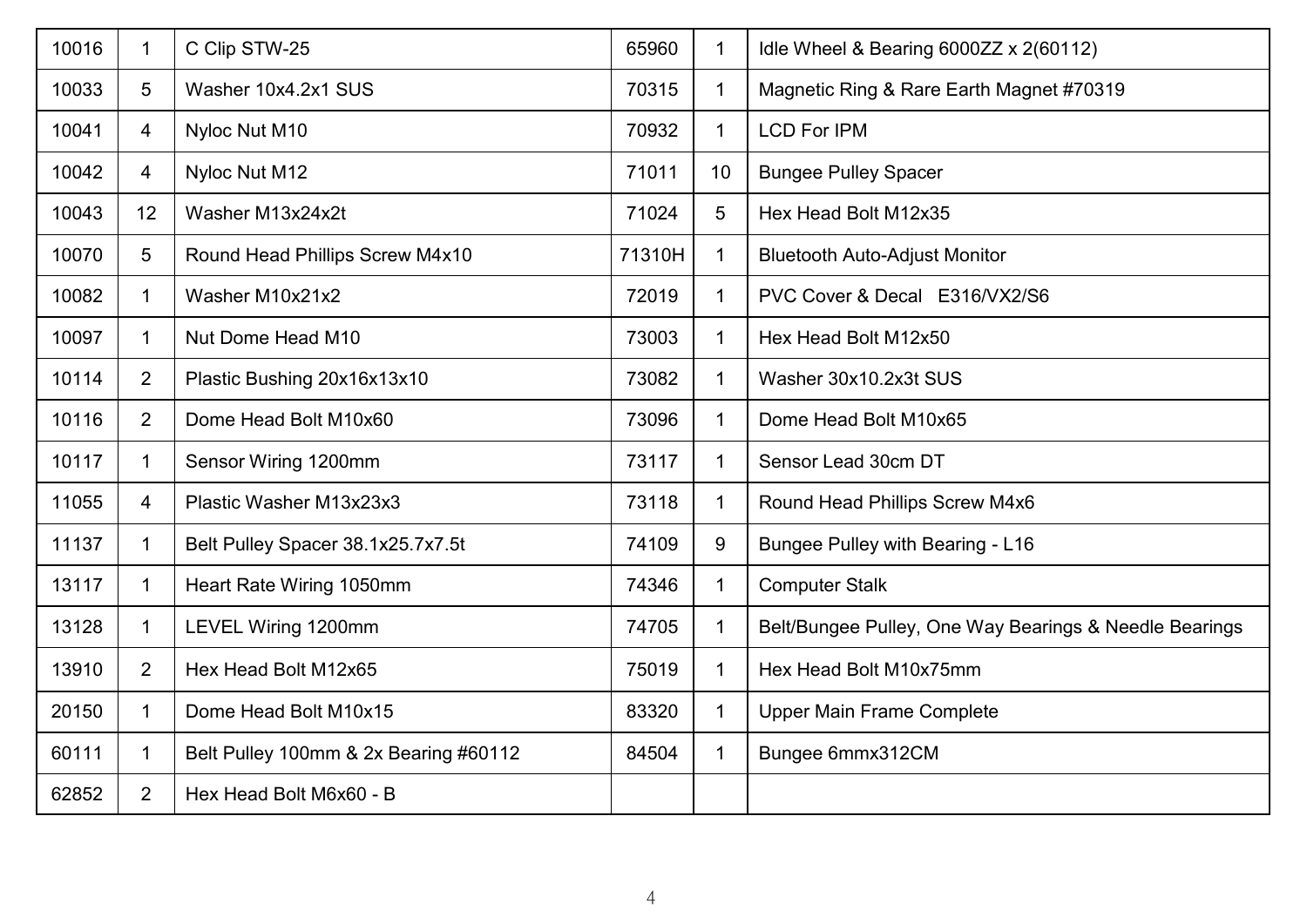# **Lower Frame &Footplate Assembly**



| 10041 | $\overline{2}$ | Nyloc Nut M10                              |  |
|-------|----------------|--------------------------------------------|--|
| 10042 | 1              | Nyloc Nut M12                              |  |
| 10043 | 1              | Washer M13x24x2t                           |  |
| 10082 | $\overline{7}$ | Washer M10x21x2                            |  |
| 10099 | 1              | Decal - Caution 216/316                    |  |
| 10115 | 1              | Hex Head Bolt M10x80                       |  |
| 10139 | 3              | Spring Washer M10                          |  |
| 20007 | $\overline{2}$ | Foot Levelers M8x30 Hardened Rubber        |  |
| 20150 | 1              | Dome Head Bolt M10x15                      |  |
| 60121 | 3              | Hex Head Bolt M10x90                       |  |
| 60130 | 4              | <b>Frame Rubber Bumper</b>                 |  |
| 60806 | 1              | Dome Head Bolt M10x180                     |  |
| 70401 | 1              | <b>Frame Tensioning Bolt E316</b>          |  |
| 70404 | 1              | <b>Frame Tensioning Bolt Adjuster Knob</b> |  |
| 71036 | 1              | Nut M8                                     |  |
| 73016 | 1              | Foot Leveler M8x30 PVC                     |  |
| 73082 | 1              | Washer 30x10.2x3t SUS                      |  |
| 80200 | 1              | Lower Frame with Decal #81004 - E316       |  |
| 86301 | 1              | S Bend - E316A                             |  |
| 83700 | 1              | Foot Plate E316                            |  |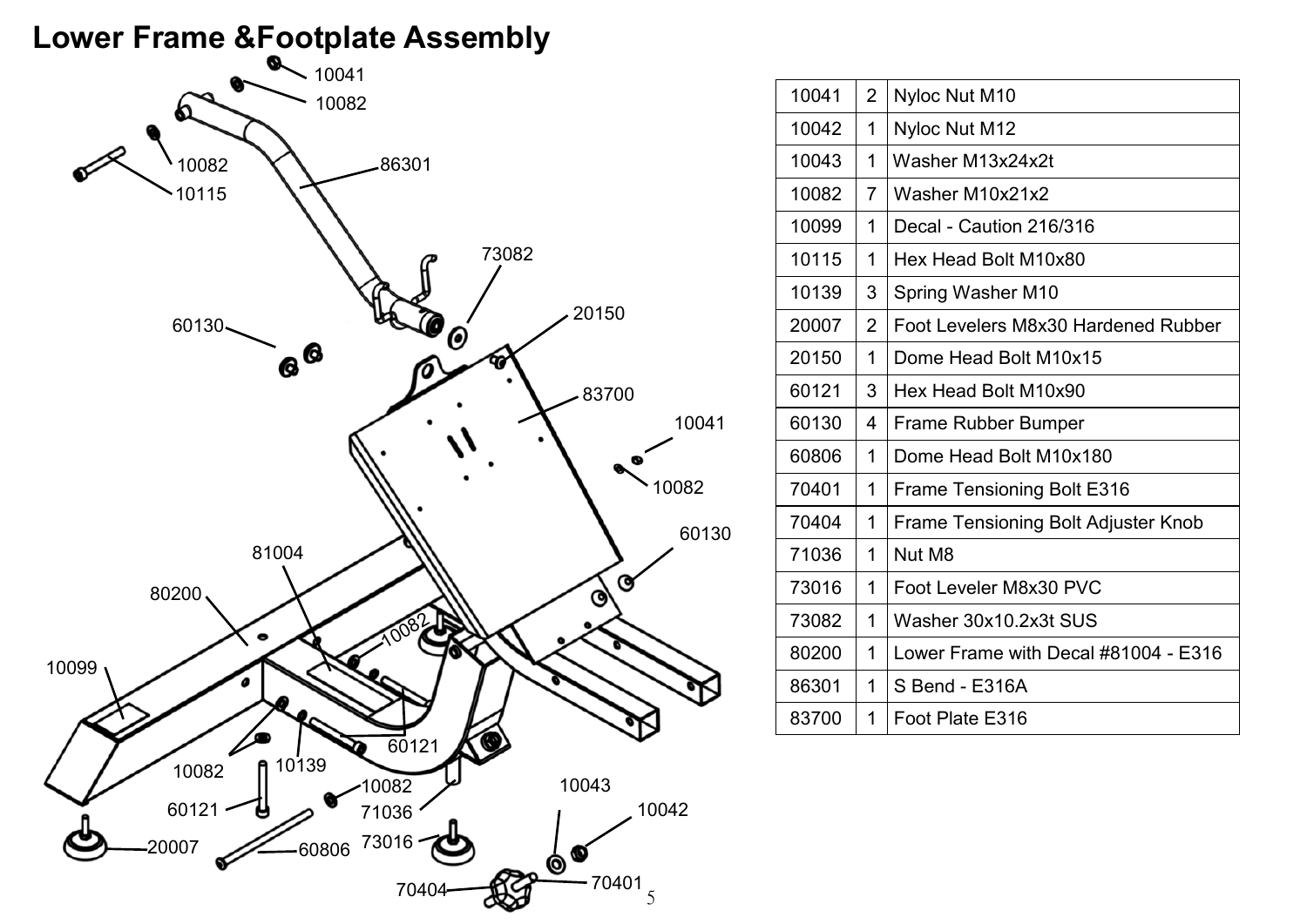#### **A345 Complete Seat Assembly**



| 10078 | 4 | C Clip ISTW-12            |
|-------|---|---------------------------|
| 10079 | 1 | Seat LS-E28               |
| 10100 | 4 | Washer M6                 |
| 10275 | 4 | <b>Seat Spacer</b>        |
| 10276 | 4 | <b>Seat Wheel</b>         |
| 11075 | 4 | <b>Bearing Seat Frame</b> |
| 11077 | 2 | <b>Axle Shaft</b>         |
| 11601 | 1 | <b>Seat Frame</b>         |
| 65913 | 4 | Bolt M6x20mm              |

#### **A301 Seat Wheel Kit**



## **A051 Sensor Kit L16**



| 20150 | Dome Head Bolt M10x15                    |
|-------|------------------------------------------|
| 70315 | Magnetic Ring & Rare Earth Magnet #70319 |
| 73082 | Washer 30x10.2x3t SUS                    |
| 73117 | Sensor Lead 30cm DT                      |
| 73118 | <b>Round Head Phillips Screw M4x6</b>    |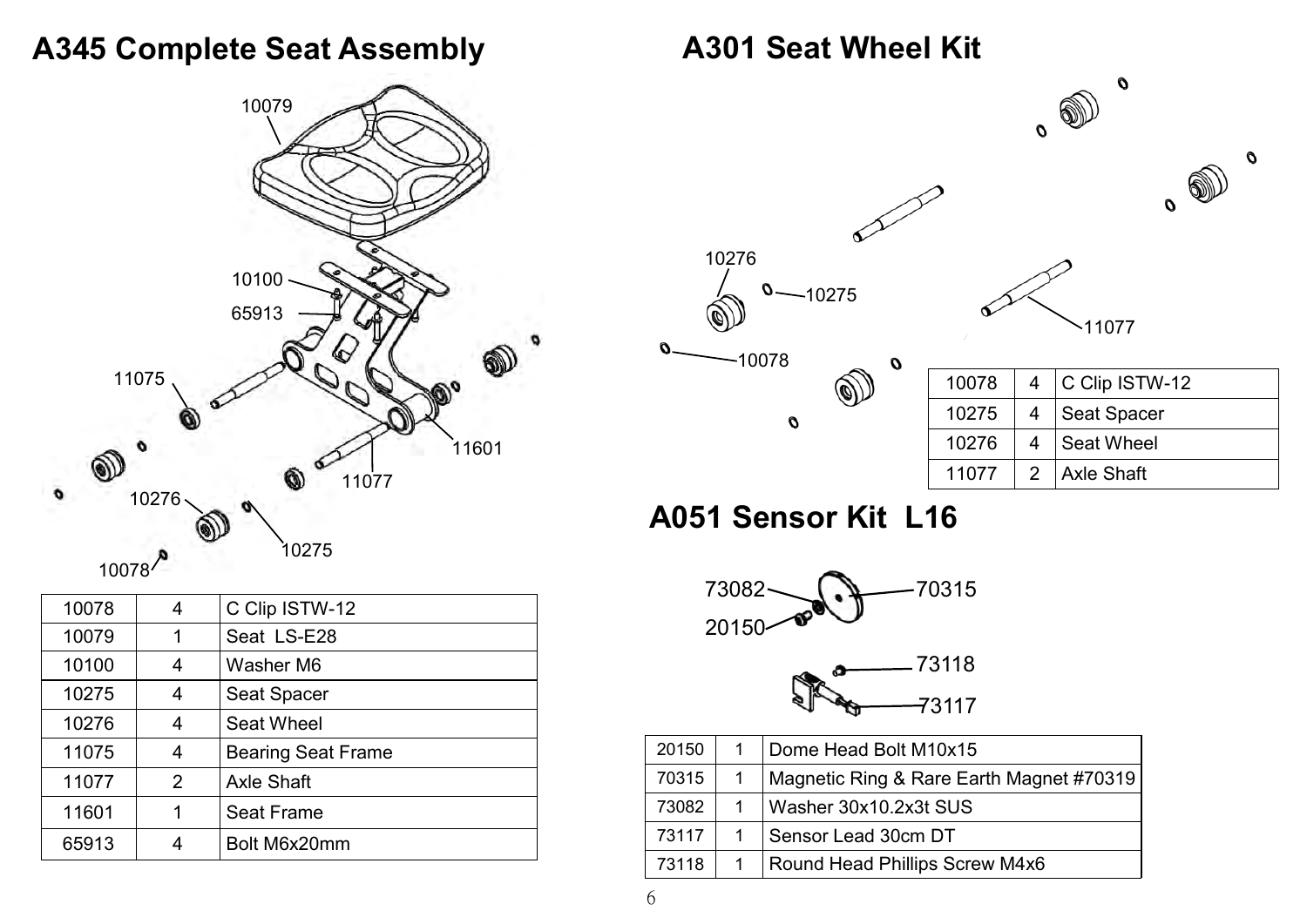## **Sliding Footplate Assembly**





| 10081 | 2              | Washer M6x16x1                      |
|-------|----------------|-------------------------------------|
| 10176 | 2              | Foot Strap & Buckle                 |
| 13174 | $2^{\circ}$    | Nyloc Nut M5                        |
| 61063 | $\mathcal{P}$  | Footplate Slider with Velcro #65997 |
| 61064 | 2              | Footplate Slider Base 120x111x22.8  |
| 61067 | 10             | Dome Head Bolt M5x15                |
| 65997 | $\overline{2}$ | <b>Velcro For Sliding Footplate</b> |



| 64502 |                           | <b>Handle Plastic Cap</b>               |  |  |
|-------|---------------------------|-----------------------------------------|--|--|
| 64503 | 1                         | <b>Belt Bush</b>                        |  |  |
| 64507 | $\overline{2}$            | Handle Plastic Cap - L/R                |  |  |
| 64510 | 1                         | <b>Battery Cap</b>                      |  |  |
| 64511 | $\overline{2}$            | Round Head Phillips Screw M3x12 SUS - B |  |  |
| 64512 | 4                         | Counter Sunk Screw for Wood M3x20       |  |  |
| 64514 | 1                         | Plastic Handle Belt 2900mm - HS         |  |  |
| 64516 | $\mathbf{2}^{\mathsf{I}}$ | <b>Handle Grip</b>                      |  |  |
| 64524 | 6                         | <b>Counter Sunk Screw SUS M3x25-B</b>   |  |  |
| 64525 | Handle with Decal #64523  |                                         |  |  |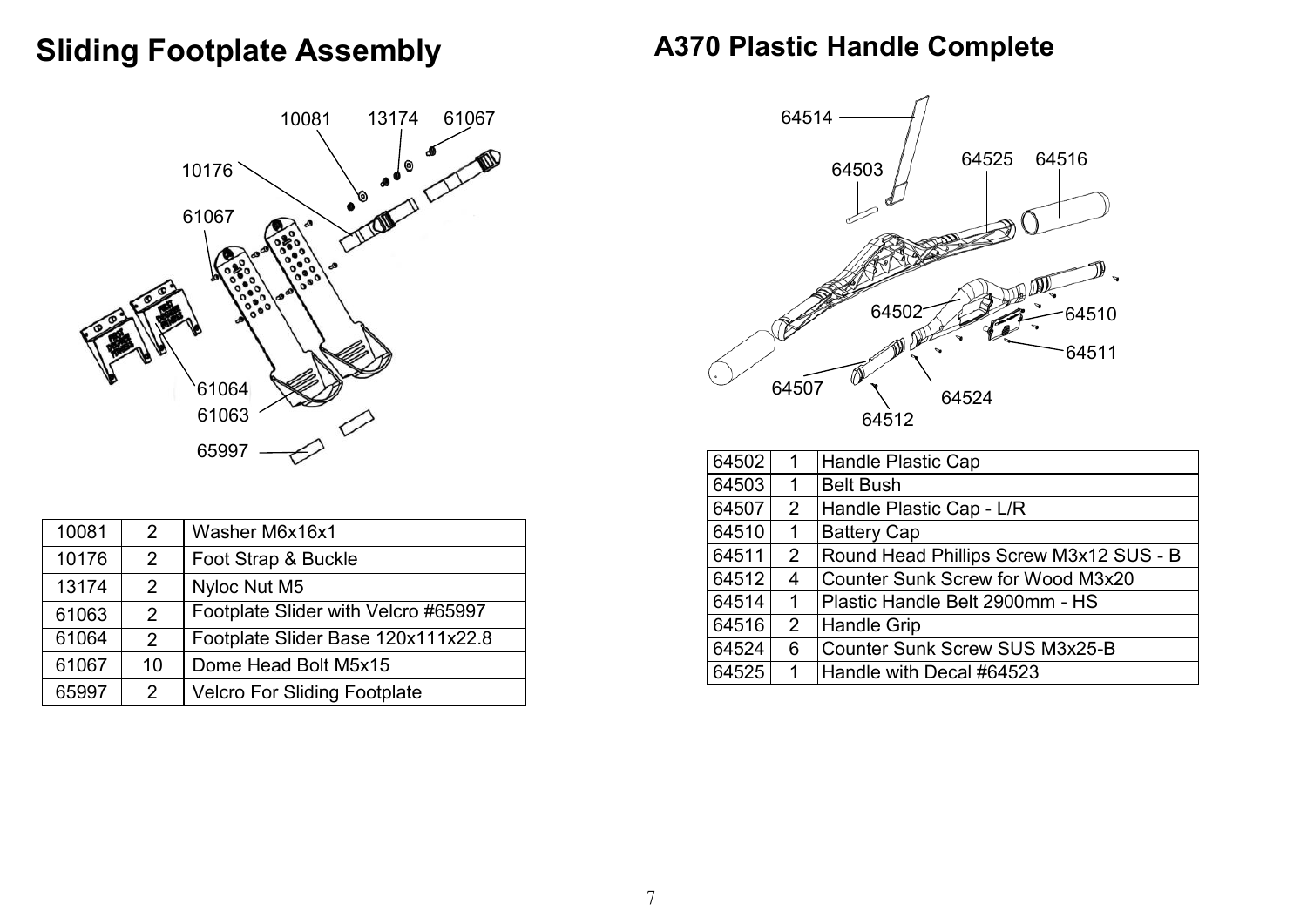#### **Seat Rail / Rear Leg Assembly E350**

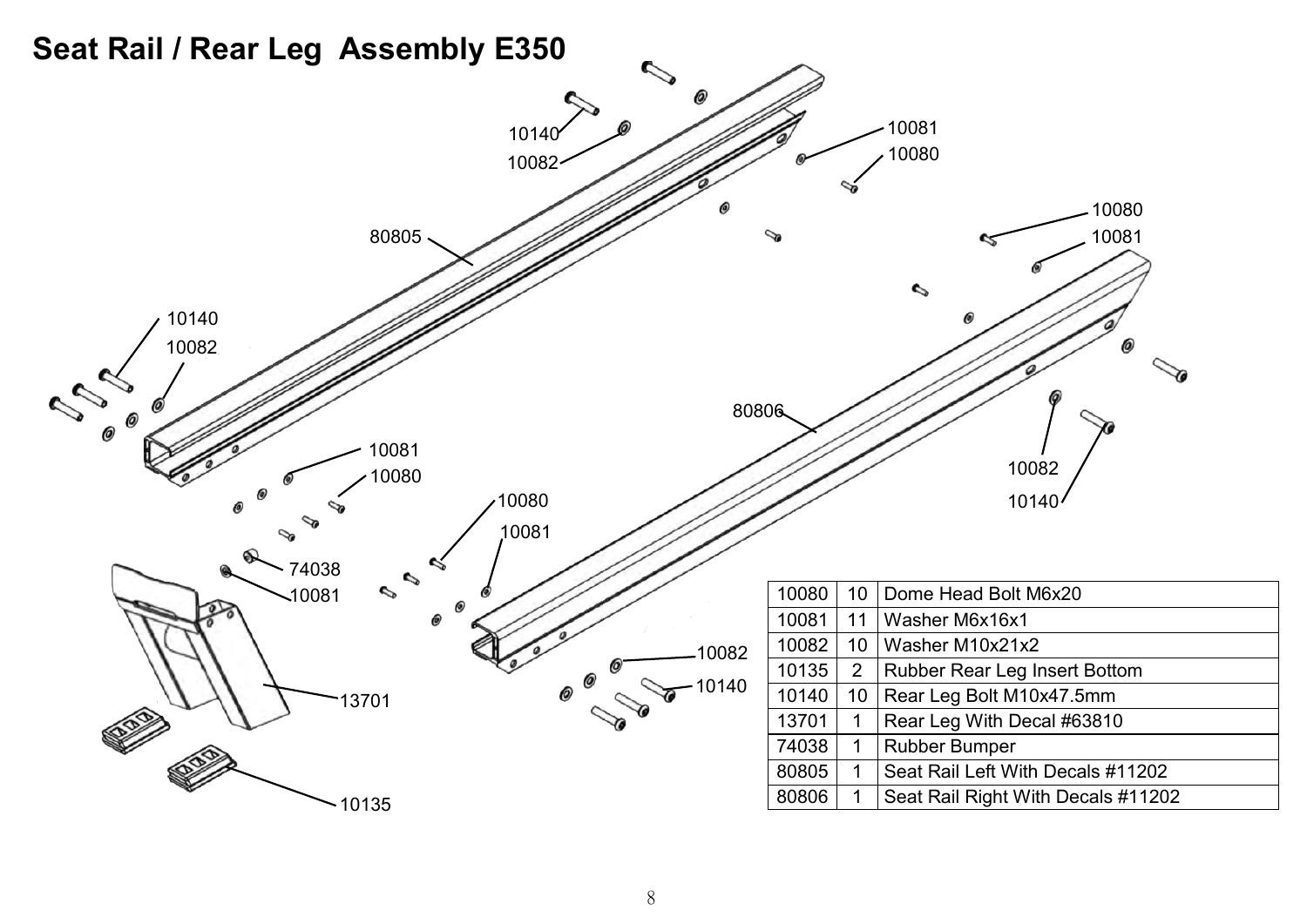## **A271 Transport Wheel Assembly**

## **A565 Complete Seat Rail Assembly - E350**



| 60708 | 2             | Washer M8x19x1.6                      |
|-------|---------------|---------------------------------------|
| 60709 | 1             | Nyloc Nut M8                          |
| 63808 | 1             | Dome Head Bolt M8x60                  |
| 73001 | $\mathcal{P}$ | Dome Head Bolt M8x35                  |
| 73050 | 1             | End Cap 20x40                         |
| 73210 | 1             | Transport Wheel - L16                 |
| 83201 | 1             | <b>Transport Wheel Frame For E316</b> |



|  | 10140 2 Rear Leg Bolt M10x47.5mm                      |
|--|-------------------------------------------------------|
|  | 80805   1   Seat Rail Left With Decals #11202 - E350  |
|  | 80806   1   Seat Rail Right With Decals #11202 - E350 |

# **A274 Tensioning Bolt Complete**

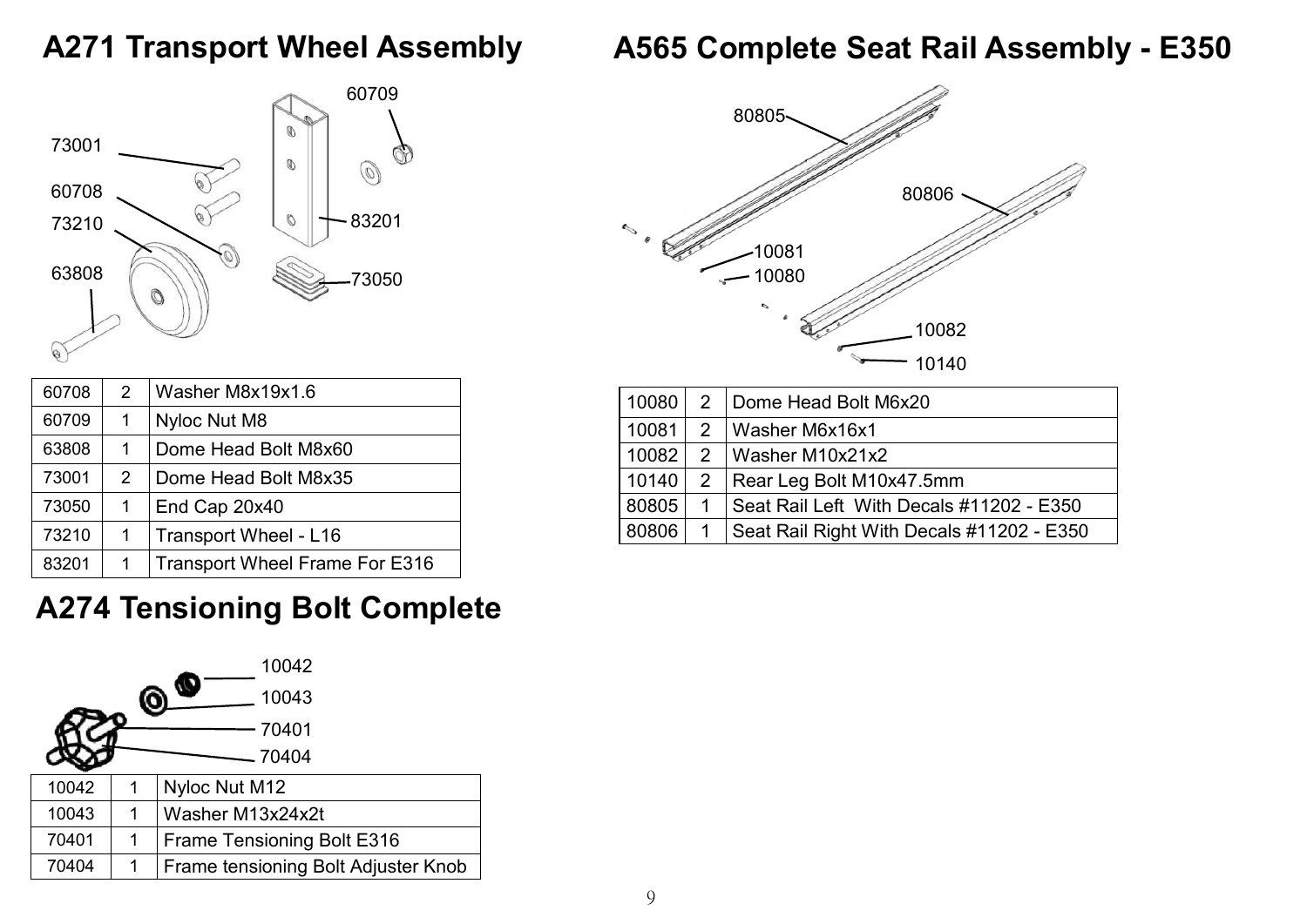# **A411 Complete Tank Assembly E316A/VX-2A**



| A061  | 1                 | <b>Flywheel Complete Assembly</b>   |
|-------|-------------------|-------------------------------------|
| A391  | 1                 | <b>Tank Cover Assembly</b>          |
| A501  | 1                 | Tank Back Kit - Black               |
| 10016 | 1                 | C Clip STW-25                       |
| 10046 | 1                 | <b>Tank Large Seal</b>              |
|       |                   |                                     |
| 10062 | $12 \overline{ }$ | Round Head Phillips Screw M3x12 SUS |
| 10197 | $\mathbf 1$       | Grounding wire with O-pin           |
| 10270 | $\overline{2}$    | Round Head Phillips Bolt M4x8 SUS   |
| 15044 | $\mathbf 1$       | Tank Outer Cover Ring - Black       |
| 60808 | 1                 | Dome Head Bolt M8x15mm              |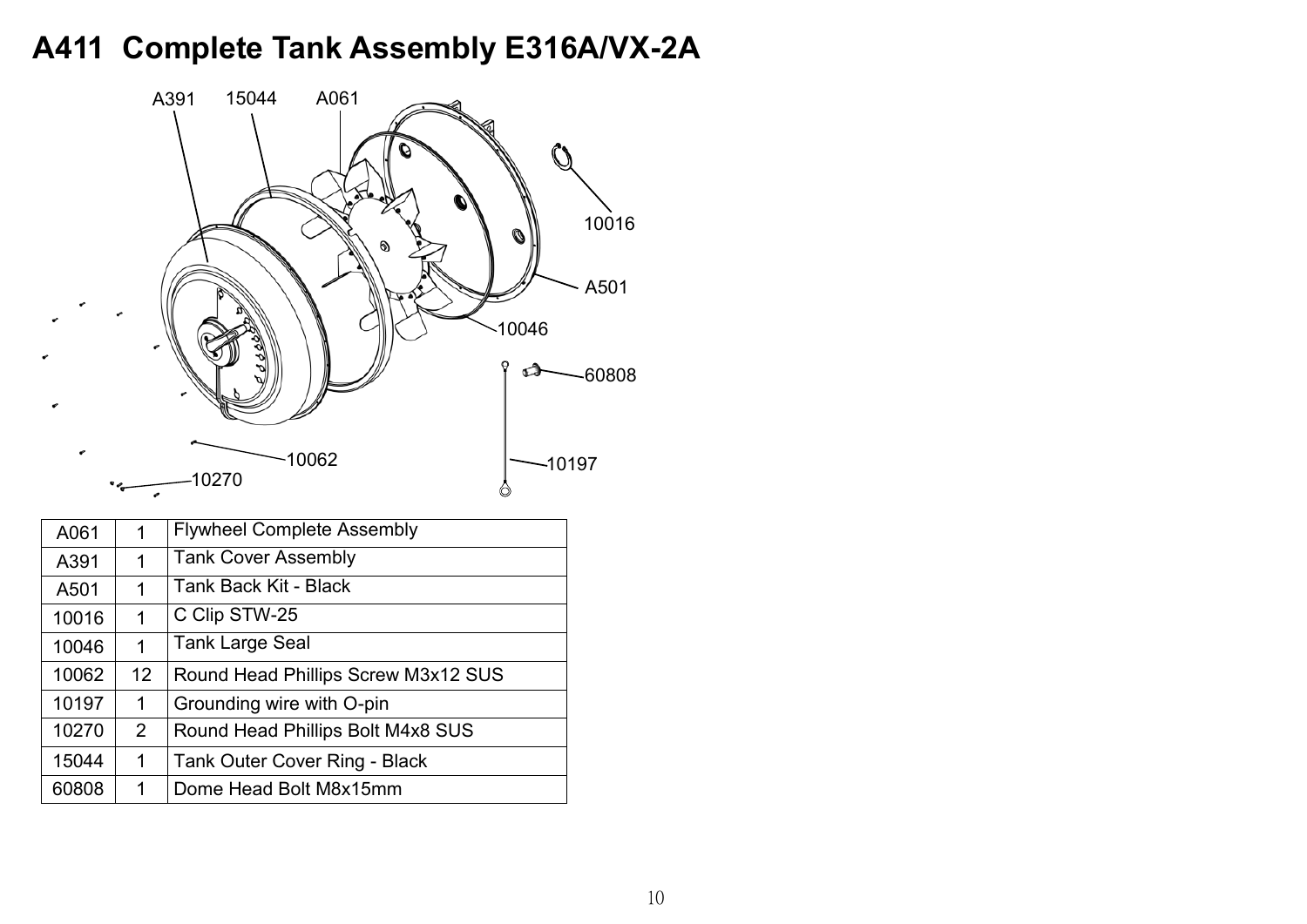#### **A061 Flywheel Assembly E316/VX-2/S6**



| 10033 | 18 | Washer 10x4.2x1 SUS   |
|-------|----|-----------------------|
| 10034 | 18 | Nut M4 SUS            |
| 10035 | 18 | Hex Bolt M4 SUS       |
| 10047 | 9  | <b>Impeller Blade</b> |
| 70303 |    | Flywheel              |
| 73313 |    | Impeller Shaft L16    |

#### **A012 Tank Bearing & Seal Kit**

| 10025 |   | 10012 | 10145             | 10012                         | 10186                                |  |
|-------|---|-------|-------------------|-------------------------------|--------------------------------------|--|
| 10012 | 2 |       | Bearing NSK6005ZZ |                               |                                      |  |
| 10025 | 1 |       |                   |                               | Seal NBR 37x30x8t for Flywheel Shaft |  |
| 10145 | 1 |       |                   | Bearing Spacer 30x25.1x20.5mm |                                      |  |
| 10186 |   |       | C Clip RTW-48     |                               |                                      |  |

# **A501 Tank Back Kit - Black**

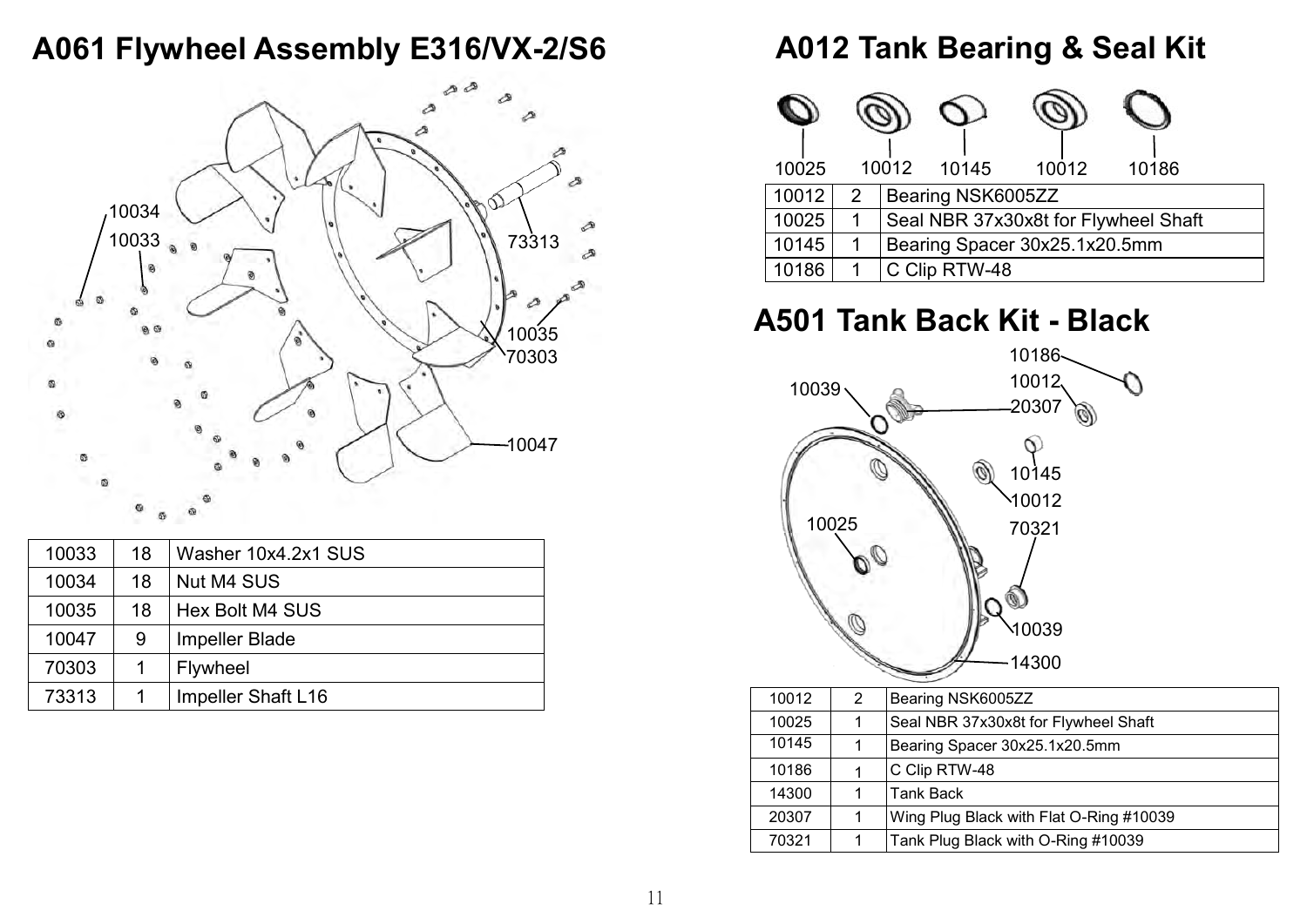